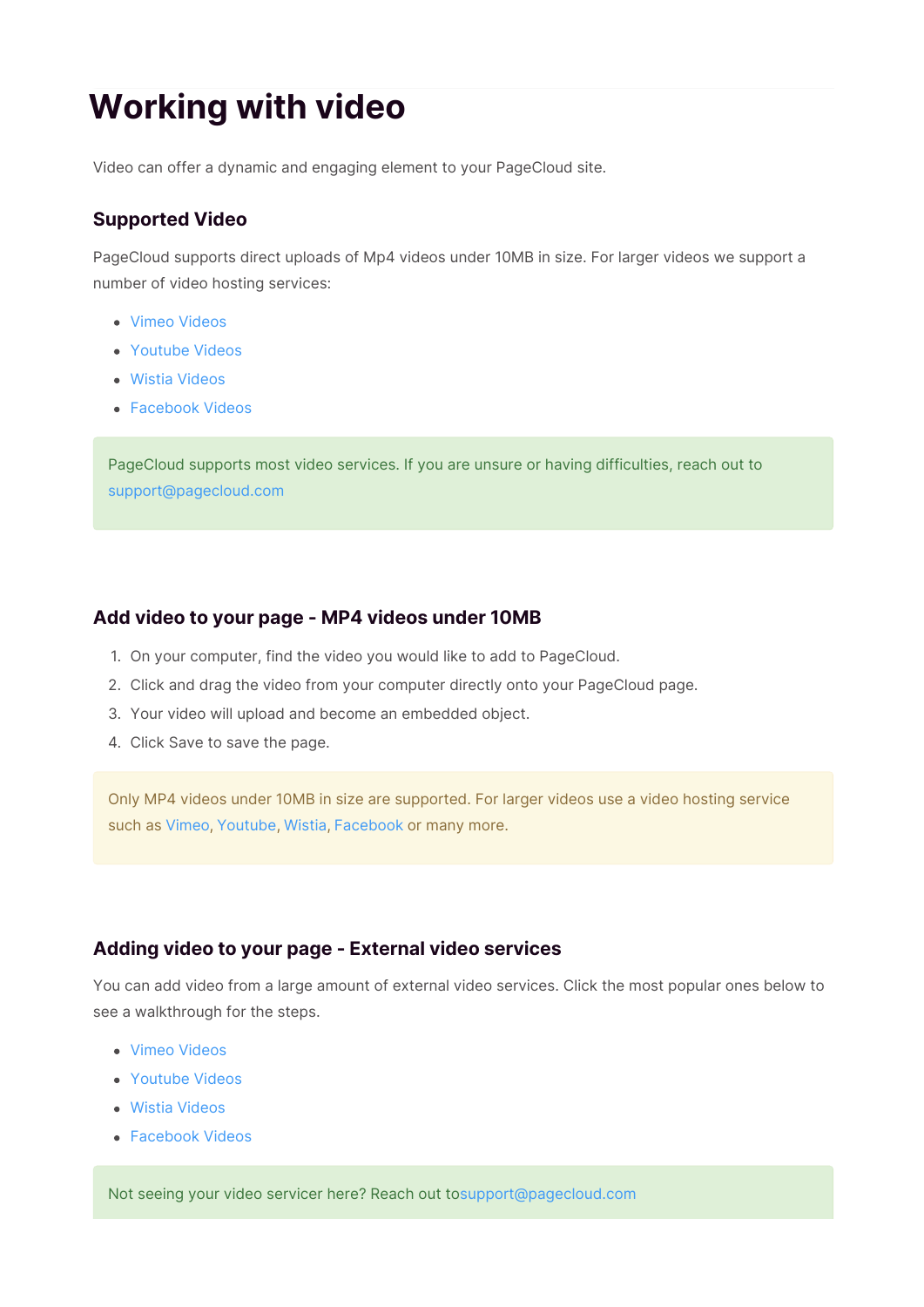# **Change how a video is displayed**

You can change how a video is displayed on a page to suite your design.

- 1. Select the video.
- 2. Head to "Video" tab within theEditing Menu.
- 3. Select a video display style:
	- **Standard** Displays as a regular object on the page that can be adjusted in height and width.
	- **Full Width** Video expands to fill the browser's width (maintaining aspect ratio). You can adjust the height only as the width is set to the full browser width.
	- **Page Background** The video expands to fill the page background. The height and width are based on the size of the browser.
- 4. Click Save to save the changes.

### **Auto play video**

Auto playing video when a page loads is a great way to instantly grab a visitor's attention.

- 1. Select the video.
- 2. Head to "Video" tab within theEditing Menu.
- 3. Click "Controls".
- 4. Toggle on "Autoplay" (Desktop Only).
- 5. Click Save to save the changes.

Video autoplay on mobile devices requires .MP4 videos to be uploaded directly. It is also dependent on the mobile device operating system. More information on autoplay video on mobile can be found here.

### **Mute Video**

You can mute video to prevent the sound from distracting your site visitor. This is enabled by default on Full width or Page Background videos.

- 1. Select the video.
- 2. Head to "Video" tab within theEditing Menu.
- 3. Click "Controls".
- 4. Toggle on "Mute".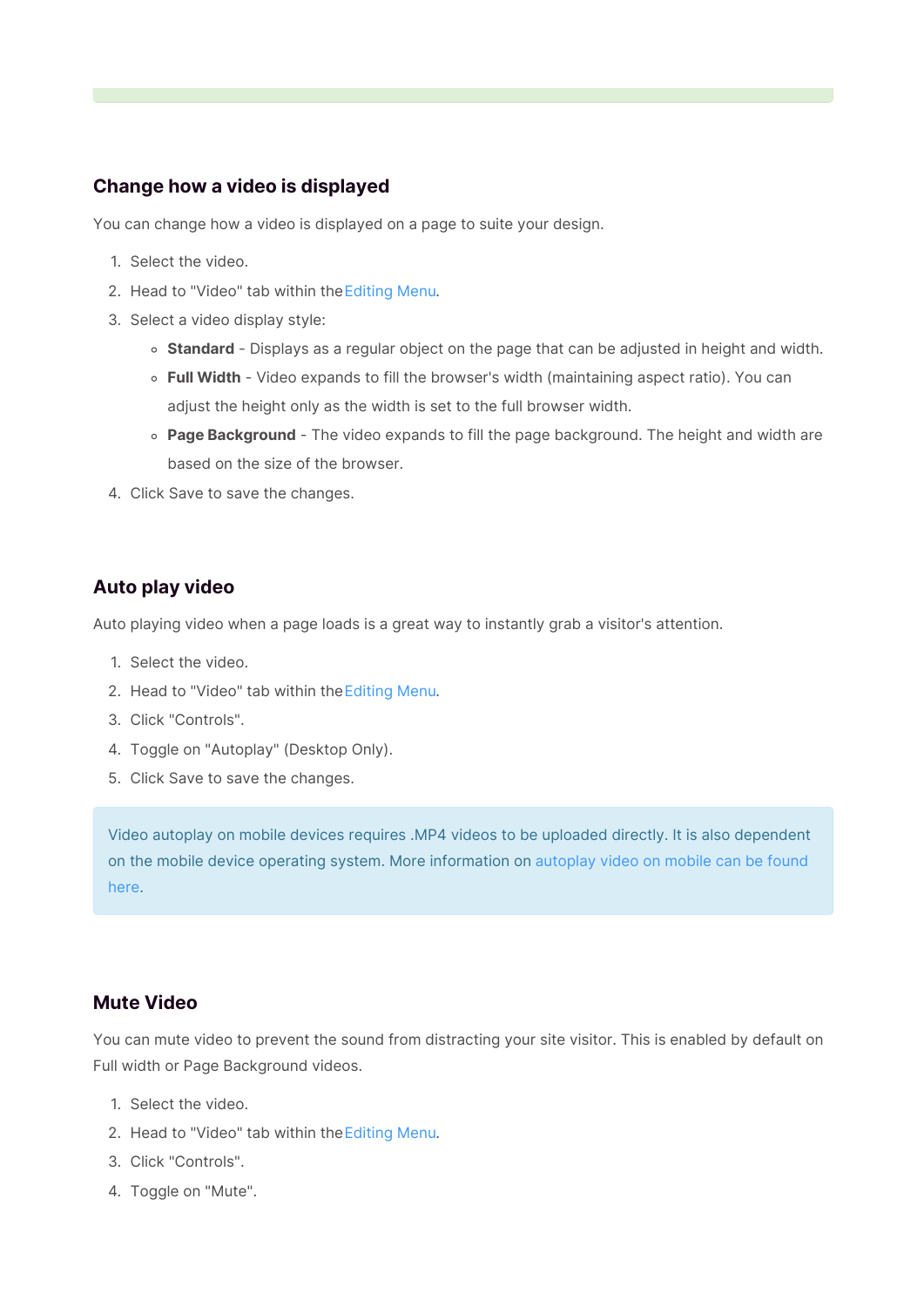5. Click Save to save the changes.

Most web browsers do not allow for autoplay video to play sound. Even if your video is not muted in PageCloud, a browser may choose to mute it.

#### **Loop Video**

Looping video can be helpful in creating a more dynamic site. Video set to full width or page background video are looped by default.

- 1. Select the video.
- 2. Head to "Video" tab within theEditing Menu.
- 3. Click "Controls".
- 4. Toggle on "Loop".
- 5. Click Save to save the changes.

### **Create a video lightbox (popup)**

You can create a link to display a video lightbox (also known as a popup) to help emphasis a video for your site visitor.

- 1. Select the object you would like to activate the video lightbox.
- 2. In the Editing Menu, choose "Link".
- 3. Click on the drop down next to "Link To".
- 4. Select "A Video Lightbox".
- 5. Enter the Video URL.
- 6. Click Save to save the changes.
- 7. View live to click the object and display the video lightbox.

Only Youtube and Vimeo videos support video lightbox at this time.

#### **Playback Controls**

You can show or hide the playback controls to allow visitors to adjust playback.

- 1. Select the video.
- 2. Head to "Video" tab within theEditing Menu.